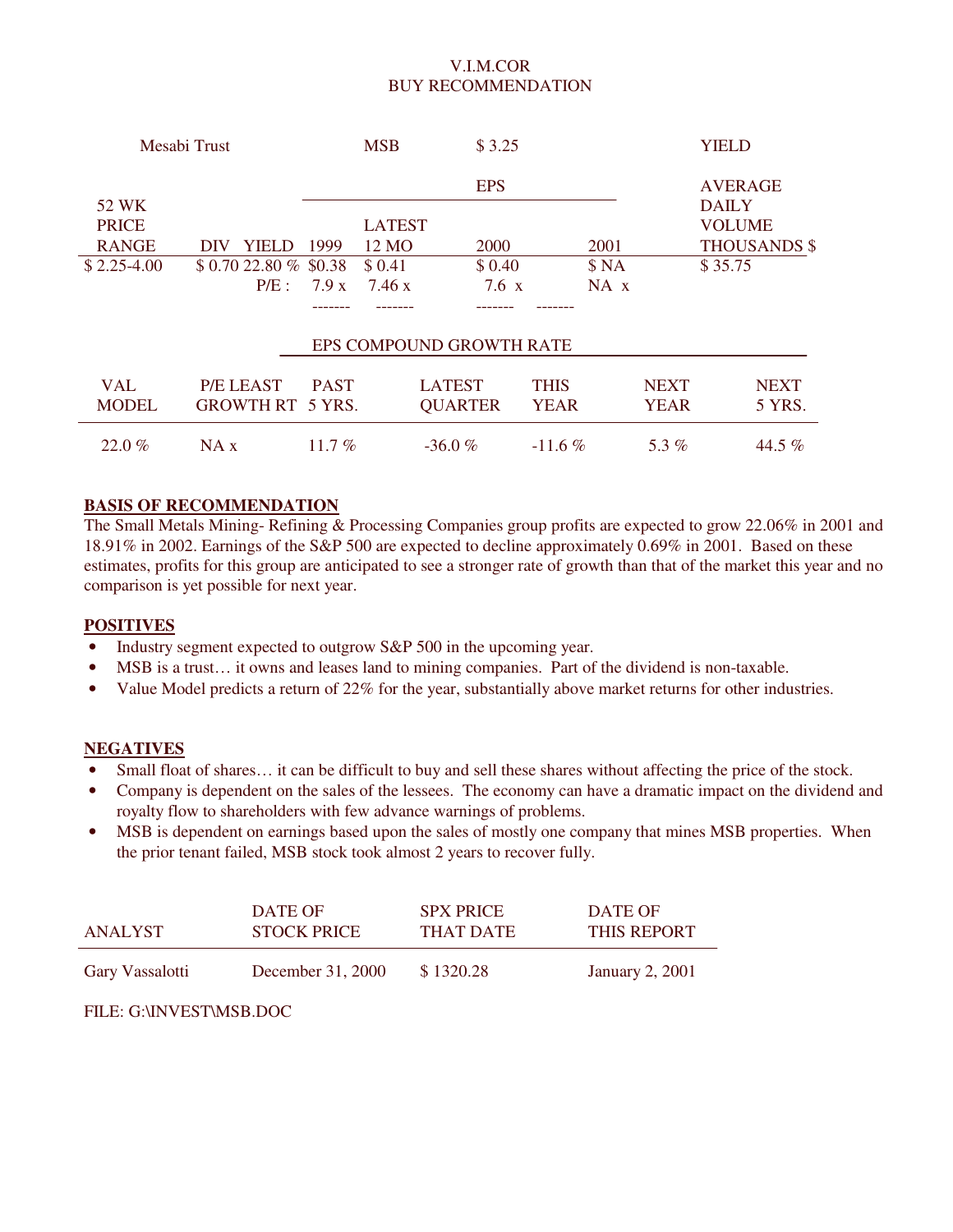# **MESABI TRUST**

Mesabi Trust holds all of the interests formerly owned by Mesabi Iron Company, including all right, title and interest in the Amended Assignment of Peters Lease, the Amended Assignment of Cloquet Lease, the beneficial interest in the Mesabi Land Trust and all other assets and property identified in the Agreement of Trust. Substantially all of the Trust's revenue, operating profits and assets relate to one business segment, namely iron ore mining.

## **3 rd Quarter Earnings Review**

During the third quarter of 2000 MSB's net income increased to \$2,497,125 as compared to \$1,631,788 ( $3<sup>rd</sup>$  Qtr 1999), an increase of 53%. This large increase was due to an increase in royalty income resulting from increased pellet shipments as compared to the comparable prior period. This is a substantial increase and should not be thought of as normal or as something that will continue to occur.

I feel a yearly increase of 5-15% is more a normal reflection of business, assuming that a recession in the metals industry does not occur.

## **Source of Revenue**

MSB's revenue consists of leasehold royalty income. This income is in the form of three revenue streams:

- 1. Overriding royalties (majority of MSB royalty income) determined by volume and selling price of iron ore shipped.
- 2. Fee royalties based on the amount of crude ore mined. This fee is based upon an agreed upon price per ton, subject to indexing.
- 3. Minimum advance royalties (basically, prepaid royalties of the above kind), based upon a minimum percentage (2.5%) to a max of (6%) of ore shipped.

Northshore mining company, owned by CCI, mines MSB's land and has proposed building a smelting project that would produce premium grade pig iron. This product would replace pig iron that had been produced by a competitor (LTV) that has dropped out of the market. However, CCI has stated that the project is on hold pending review.

If this project should proceed, earnings to MSB would increase and future payouts would also increase. However, it is not possible at this time to estimate the increase that would accrue to MSB shareholders.

## **Factors Affecting Earnings and Dividend Payments**

Winter weather on the Great Lakes affects quarterly earnings and the resulting dividend payments. Earnings cannot be determined or estimated based upon any given quarters sales because of this. Therefore, because royalties to MSB are made on a calendar quarter basis, the trust normally receives only the minimum payment in the first quarter (due to frozen shipping lanes).

## **Valuation**

The VIMCOR value model (see attached sheet) indicates that MSB will return 22% to shareholders in 2000. This number is mainly due to the dividend and not share price appreciation. Indeed, MSB is in the upper 75% of its historical trading range since the range during the past 5 years has topped out around \$4.80.

The value model indicates a 25% return for the following fiscal year, and a 142% return in 5 years. It should be noted that the 5 year figure is probably unrealistic given this equities historical trading range and dependence on a basic commodity for income. Therefore, I would estimate a five year return would most likely be closer to 20% per year, based upon the dividend yield of 21%.

MSB shares should be considered VOLATILE. The share price will fluctuate inversely with general interest rates present in the general economy. Therefore, although you will receive a nice dividend the principal value may vary month to month.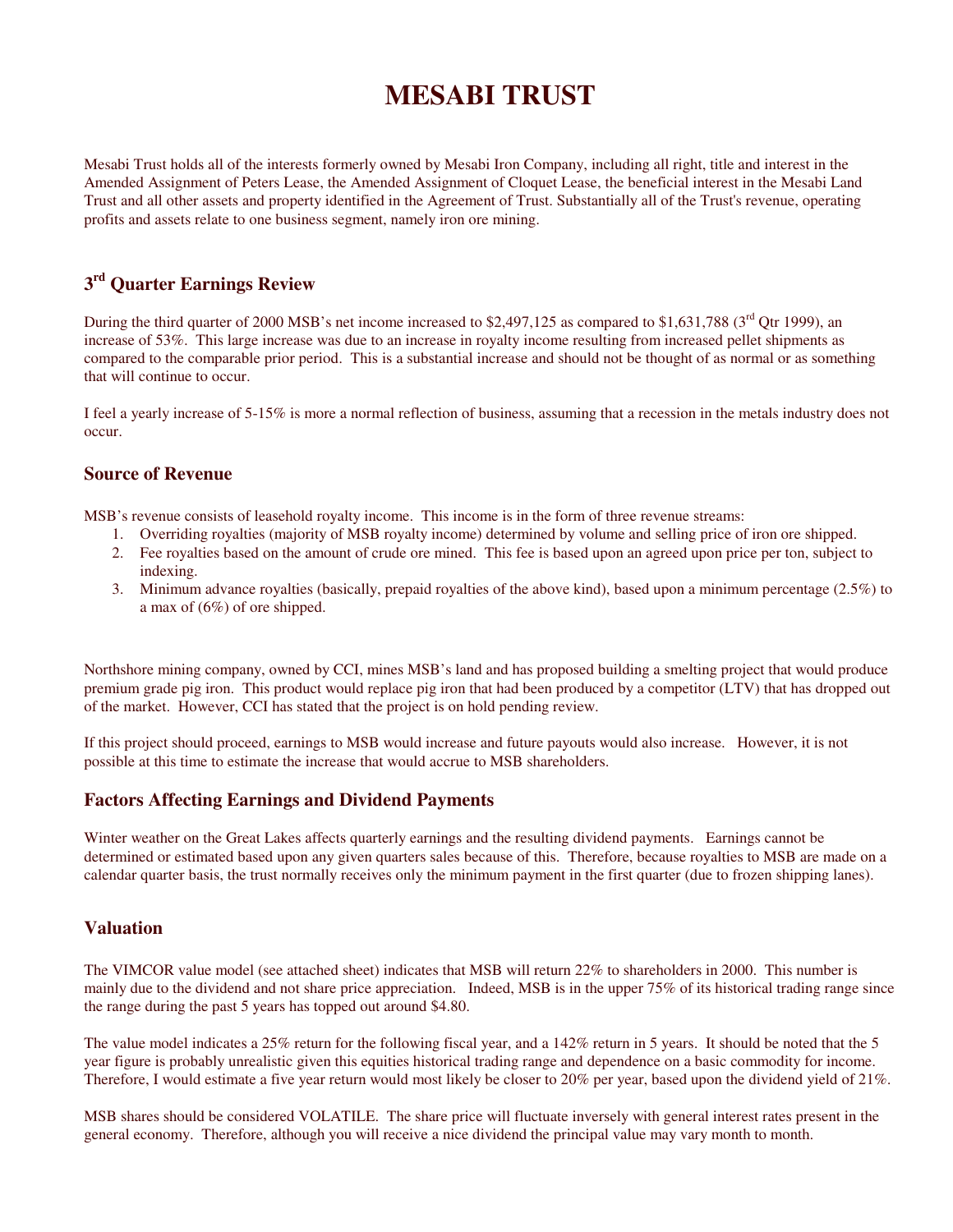It should also be noted that MSB has a fairly small float, and that the maximum purchase amount for any given trade is a comparatively small (around \$8,000) (this figure is from a study stating that the maximum allowable purchase is 25% in dollars for a given equity's average trading volume so as to not affect the share price and in effect increase your own expense). With such a small daily trade allowance, it is possible that to get a full position, it would require more than one day to accumulate the shares. This, of course, results in multiple commissions.

Pros:

- Company will give a handsome return according to the Value Model (22% for this year)
- Part of the dividend is non-taxable since it is considered a return of capital.

## Cons:

- Share price will fluctuate greatly and inversely with general market interest rates.
- Small share float could make selling in a hurry difficult, or could affect the sale price received.
- Income is based upon the results of one main tenant, and income can be adversely affected by that tenants business decisions.